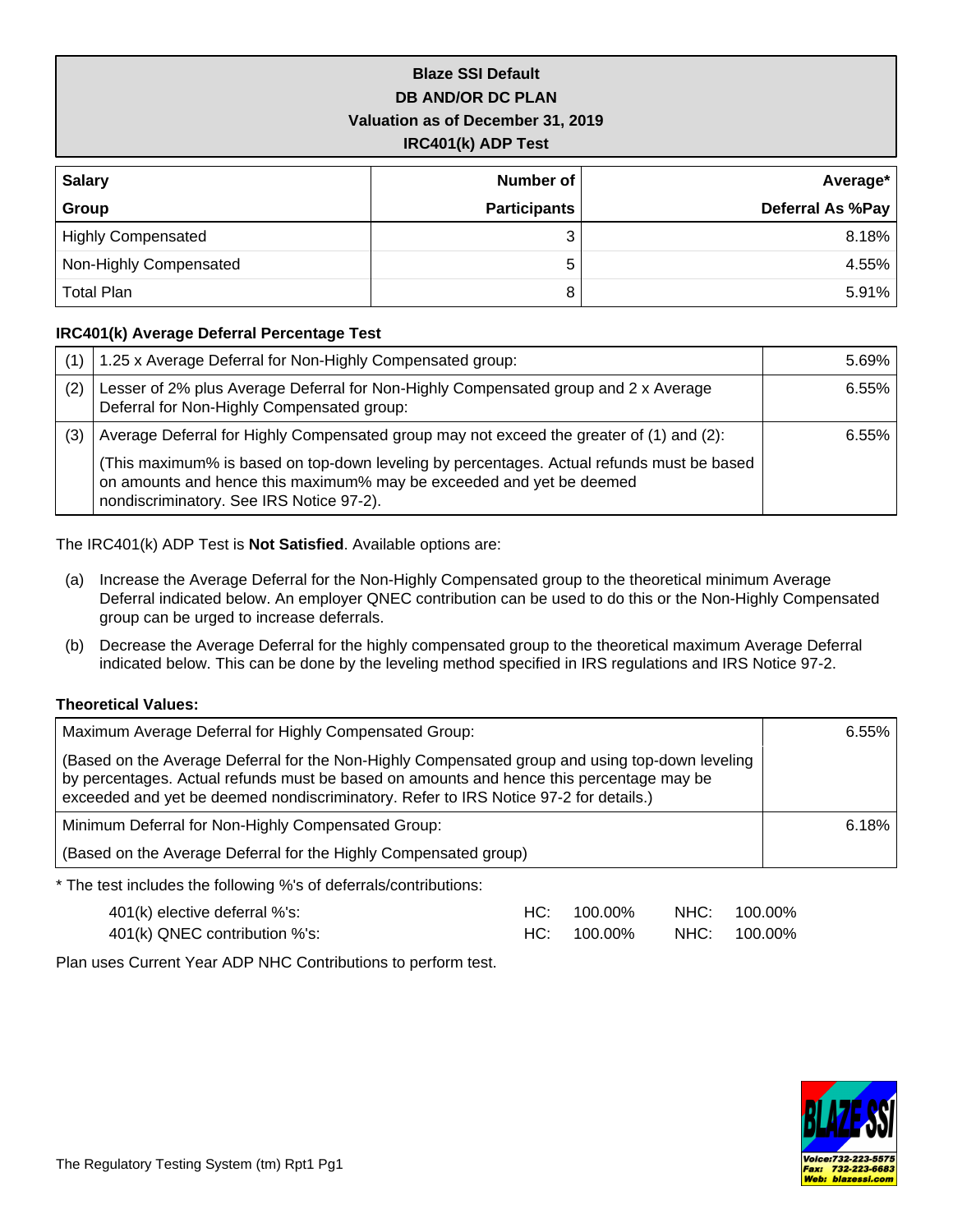# **Blaze SSI Default DB AND/OR DC PLAN Valuation as of December 31, 2019**

| IRC401(k) ADP Return of Excess Contributions - Employee-Level Details |  |  |
|-----------------------------------------------------------------------|--|--|
|-----------------------------------------------------------------------|--|--|

|             |                     |                  | <b>Top Down Leveling</b>       |      |                  | <b>Adjusted ADP Values</b> |                  |            |  |  |  |
|-------------|---------------------|------------------|--------------------------------|------|------------------|----------------------------|------------------|------------|--|--|--|
|             |                     | <b>ADP</b>       | <b>ADP</b><br><b>Numerator</b> |      | <b>ADP</b>       | <b>Numerator</b>           | Adj ADP          | <b>ADP</b> |  |  |  |
| <b>Name</b> | SocSec#             | <b>Numerator</b> | <b>Reduction</b>               | %    | <b>Numerator</b> | <b>Reduction</b>           | <b>Numerator</b> | %          |  |  |  |
| ONE, HIGH   | $1000 - 00 - 0001$  | 20,000,00        | 0.00                           | 7.14 | 20,000,00        | 3.784.50                   | 16.215.50        | 5.79       |  |  |  |
| TWO. HIGH   | 000-00-0002         | 20,000,00        | 7.569.00                       | 8.02 | 20,000,00        | 3.784.50                   | 16.215.50        | 10.46      |  |  |  |
| THREE, HIGH | $ 000 - 00 - 0003 $ | 11.000.00        | 0.00                           | 4.49 | 11.000.00        | 0.00                       | 11,000.00        | 4.49       |  |  |  |
| Total       |                     | 51,000.00        | 7.569.00                       |      | 51,000.00        | 7,569.00                   | 43,431.00        |            |  |  |  |

Plan uses Current Year ADP NHC Contributions to perform test.

The ADP Amounts and Percentages shown above result from the illustrated reduction in the actual ADP test numerator. This theoretical calculation illustrates one set of minimum reduction amounts which, if performed, will be deemed to satisfy the ADP test. The maximum average deferral percentage for the Highly Compensated Group is 6.55% based on top-down leveling by percentages. Actual refunds must be based on amounts and hence this percentage may be exceeded and yet be deemed nondiscriminatory. Refer to IRS Notice 97-2 for details.

The leveling reductions shown do not include any adjustment for the allocated income attributable to these excess amounts. The allocated income attributable to these excess amounts should be determined in accordance with applicable plan provisions and then added to (or, in the case of net investment losses, subtracted from) the leveling reductions shown when actual refunds or forfeitures are applied.

If any matching contributions are made on amounts refunded due to required leveling reductions and this would result in a discriminatory rate of match, such matching contributions must be forfeited unless additional contributions to non-highly compensated participants are made in order to avoid such discrimination.

**Numerator Reduction** illustrates the IRC401(k) ADP refund amount.

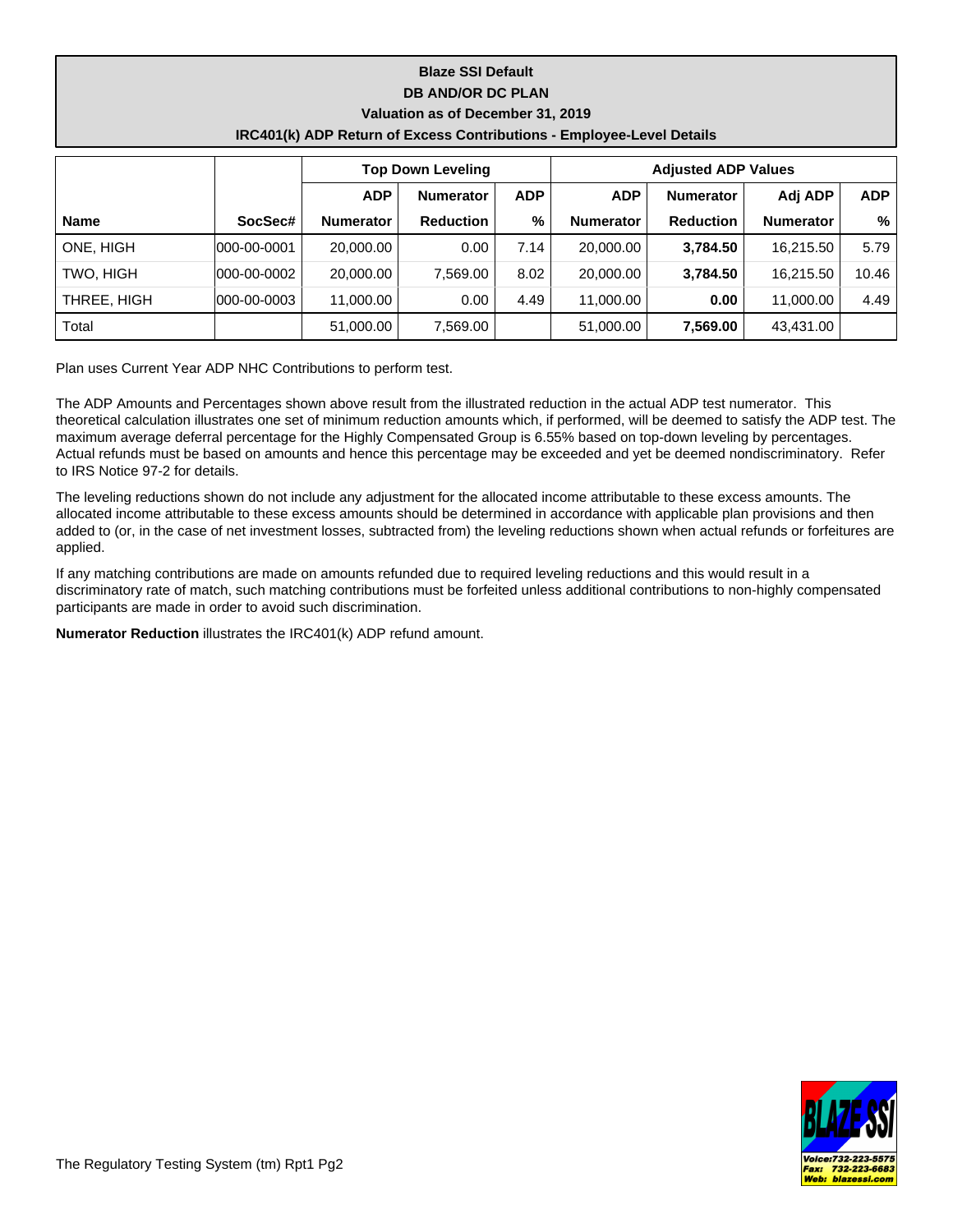# **Blaze SSI Default DB AND/OR DC PLAN Valuation as of December 31, 2019 IRC401(k) ADP Reduction of Excess Contributions By Source**

|             |                     | <b>Reduction Amounts By Source</b> | <b>Total</b> |             |               |
|-------------|---------------------|------------------------------------|--------------|-------------|---------------|
|             | <b>Employer</b>     | IRC401(k)<br><b>IRC401(k)</b>      |              | Anticipated | Match On      |
| <b>Name</b> | <b>Contribution</b> | <b>Deferral</b>                    | <b>QNEC</b>  | Refund      | <b>Excess</b> |
| ONE, H      | 0.00                | 3,784.50                           | 0.00         | 3,784.50    | 0.00          |
| TWO, H      | 0.00                | 3,784.50                           | 0.00         | 3,784.50    | 2,850.00      |
| THREE, H    | 0.00                | 0.00                               | 0.00         | 0.00        | 0.00          |
| Total       | 0.00                | 7,569.00                           | 0.00         | 7,569.00    | 2,850.00      |

The Elective Deferral portion of the Total Anticipated Refund can be adjusted due to the recharacterization of it as Catchup.

Plan uses Current Year ADP NHC Contributions to perform test.

The leveling reductions shown do not include any adjustment for the allocated income attributable to these excess amounts. The allocated income attributable to these excess amounts should be determined in accordance with applicable plan provisions and then added to (or, in the case of net investment losses, subtracted from) the leveling reductions shown when actual refunds or forfeitures are applied.

A Match on excess contributions may be subject to forfeiture in order to avoid a discriminatory rate of Match.

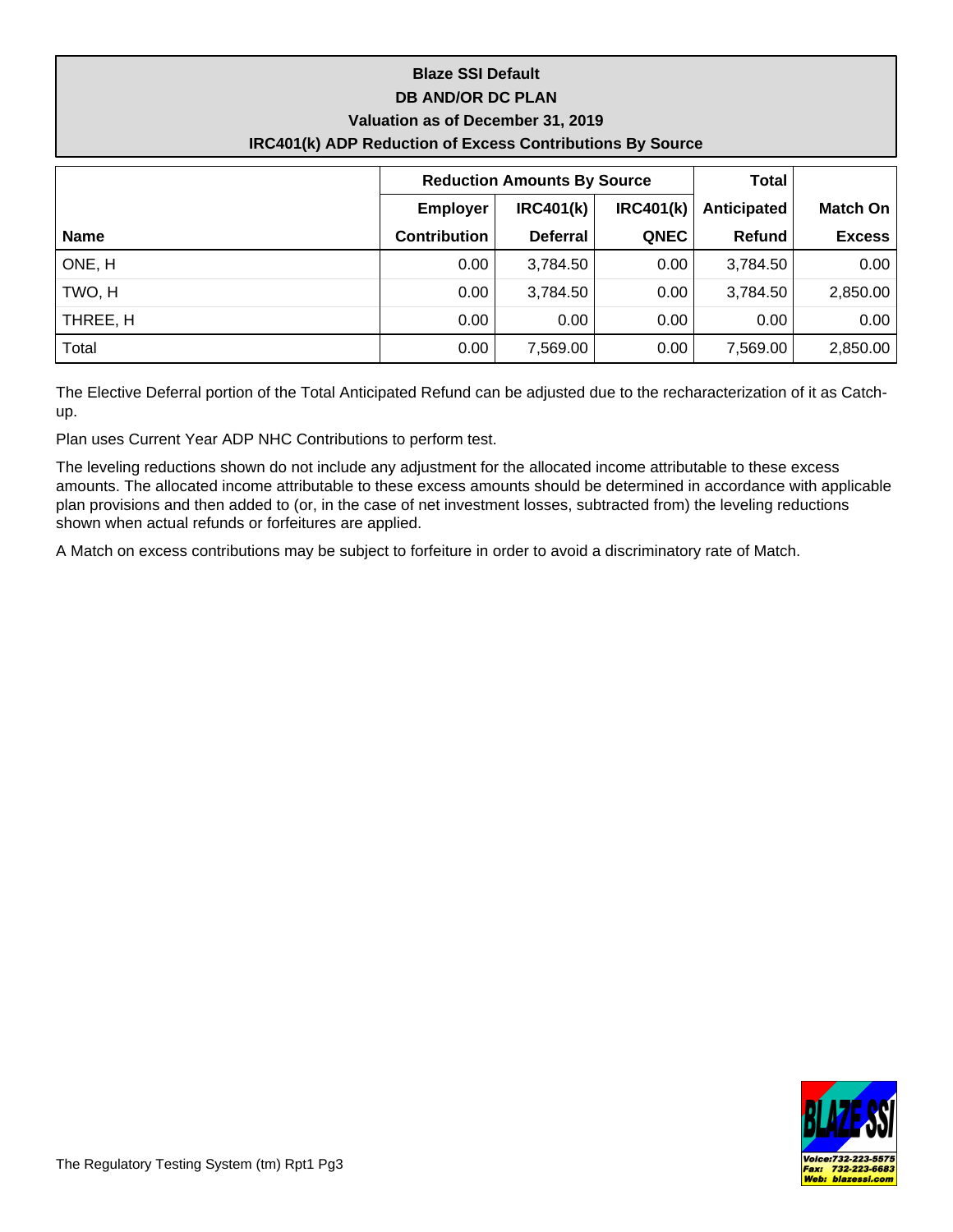## **Blaze SSI Default DB AND/OR DC PLAN**

#### **Valuation as of December 31, 2019**

### **IRC401(k) Theoretical Maximum HCE Contributions to End of Plan Year**

|             |           | ADP%      |                |                 |       |                                  |                 |                |
|-------------|-----------|-----------|----------------|-----------------|-------|----------------------------------|-----------------|----------------|
|             |           |           | Projected      | <b>Adjusted</b> |       |                                  | <b>Adjusted</b> | H              |
| <b>Name</b> | Total     | Projected | <b>Cutback</b> | Projected       |       | <b>Total Projected Projected</b> |                 | ∣C I           |
| ONE, HIGH   | 20,000.00 | 20,000.00 | 0.00           | 20,000.00       | 7.14  | 7.14                             | 7.14            | ΥI             |
| TWO, HIGH   | 20,000.00 | 20,000.00 | 7,569.00       | 12,431.00       | 12.90 | 12.90                            | 8.02            | Y <sub>1</sub> |
| THREE, HIGH | 11,000.00 | 11,000.00 | 0.00           | 11,000.00       | 4.49  | 4.49                             | 4.49            |                |
| Total       | 51,000.00 | 51,000.00 | 7,569.00       | 43,431.00       |       |                                  |                 |                |

Plan uses Current Year ADP NHC Contributions to perform test.

**HC** indicates highly compensated status.

The **Total ADP Numerator** and **ADP%** correspond to the total of the actual and projected HCE ADP values used in the test.

The **Projected ADP Numerator** and **ADP%** correspond to 100% of the total HCE ADP values used in the test.

The **Adjusted** values are the result of top-down leveling of the **Projected ADP Numerator** and **ADP%** in order to satisfy the IRC401(k) ADP test.

This theoretical calculation illustrates one set of HCE ADP Numerator cutbacks which satisfy the IRC401(k) ADP non-discrimination test.

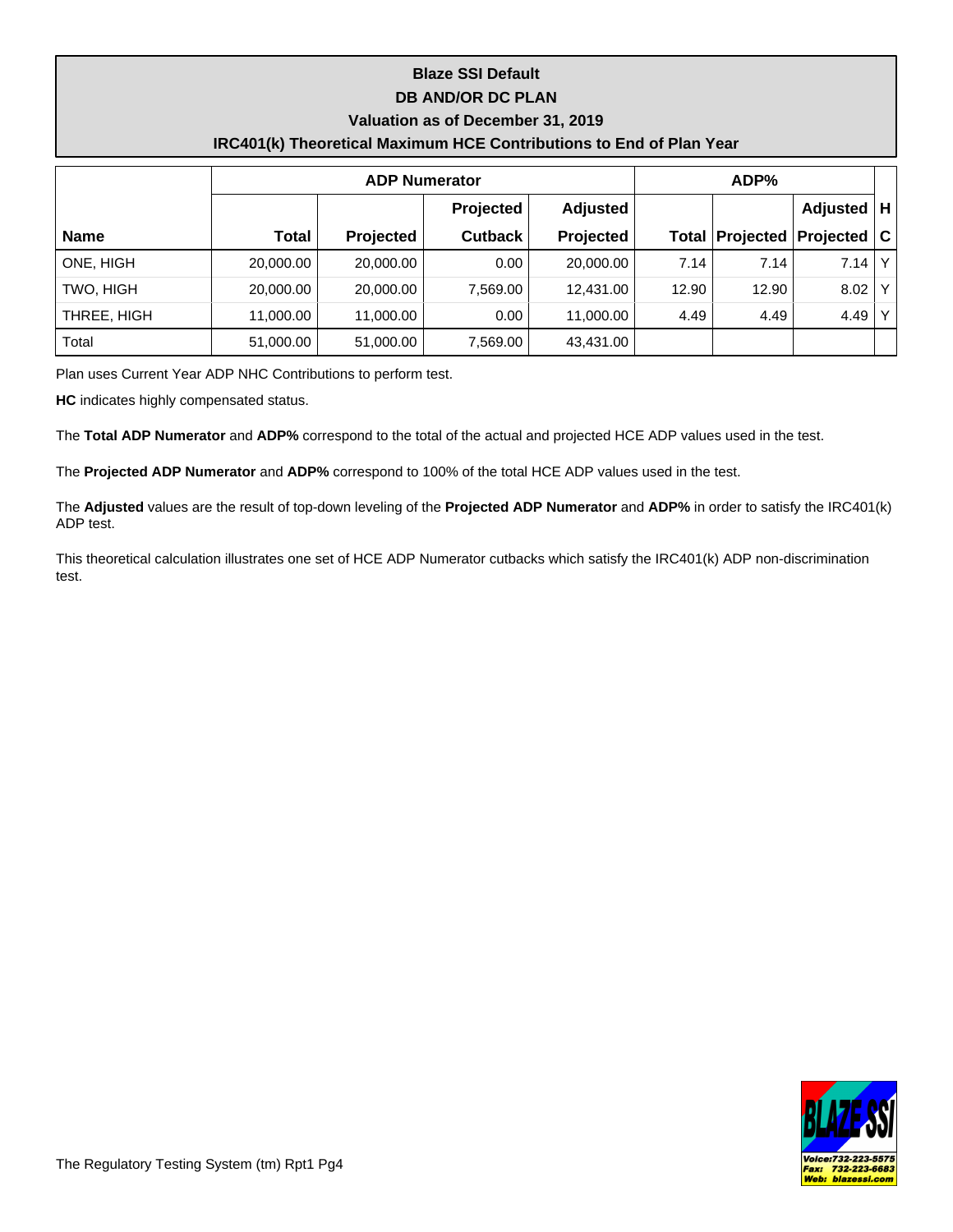# **Blaze SSI Default DB AND/OR DC PLAN Valuation as of December 31, 2019 IRC401(k) ADP QNEC Report - Employee-Level Detail**

|                      |             | <b>Without QNEC</b> |      | <b>With QNEC</b> |       | <b>QNEC</b>     |       |  |
|----------------------|-------------|---------------------|------|------------------|-------|-----------------|-------|--|
| <b>Name</b>          | SocSec#     | <b>ADP \$Amt</b>    | ADP% | ADP \$Amt        | ADP%  | <b>\$Amount</b> | %Pay  |  |
| ONE, NONHIGH         | 000-00-0101 | 1,050.00            | 3.62 | 1,522.70         | 5.25  | 472.70          | 1.630 |  |
| <b>TWO, NONHIGH</b>  | 000-00-0102 | 550.00              | 2.89 | 859.70           | 4.52  | 309.70          | 1.630 |  |
| THREE, NONHIGH       | 000-00-0103 | 3,500.00            | 9.21 | 4,119.40         | 10.84 | 619.40          | 1.630 |  |
| <b>FOUR, NONHIGH</b> | 000-00-0104 | 700.00              | 4.12 | 977.10           | 5.75  | 277.10          | 1.630 |  |
| <b>FIVE, NONHIGH</b> | 000-00-0105 | 900.00              | 2.90 | 1,405.30         | 4.53  | 505.30          | 1.630 |  |
| Total                |             | 6,700.00            |      | 8,884.20         |       | 2,184.20        |       |  |

Considering all employees included in the test, an Average Theoretical ADP QNEC Percentage of 1.63%, is necessary to pass the test assuming a minimum average deferral of 6.18% by the Non-Highly Compensated Group.

This QNEC Percentage would require a contribution of \$2,184.20 to be made by the Plan Sponsor which would be 100% vested immediately.

Plan uses Current Year ADP NHC Contributions to perform test.

The Theoretical QNEC would be allocated to the non highly compensated Plan Participants.

The Theoretical QNEC allocation excludes:

terminees with a break in service.

terminees with less than the required number of hours.

terminees with more than the required number of hours.